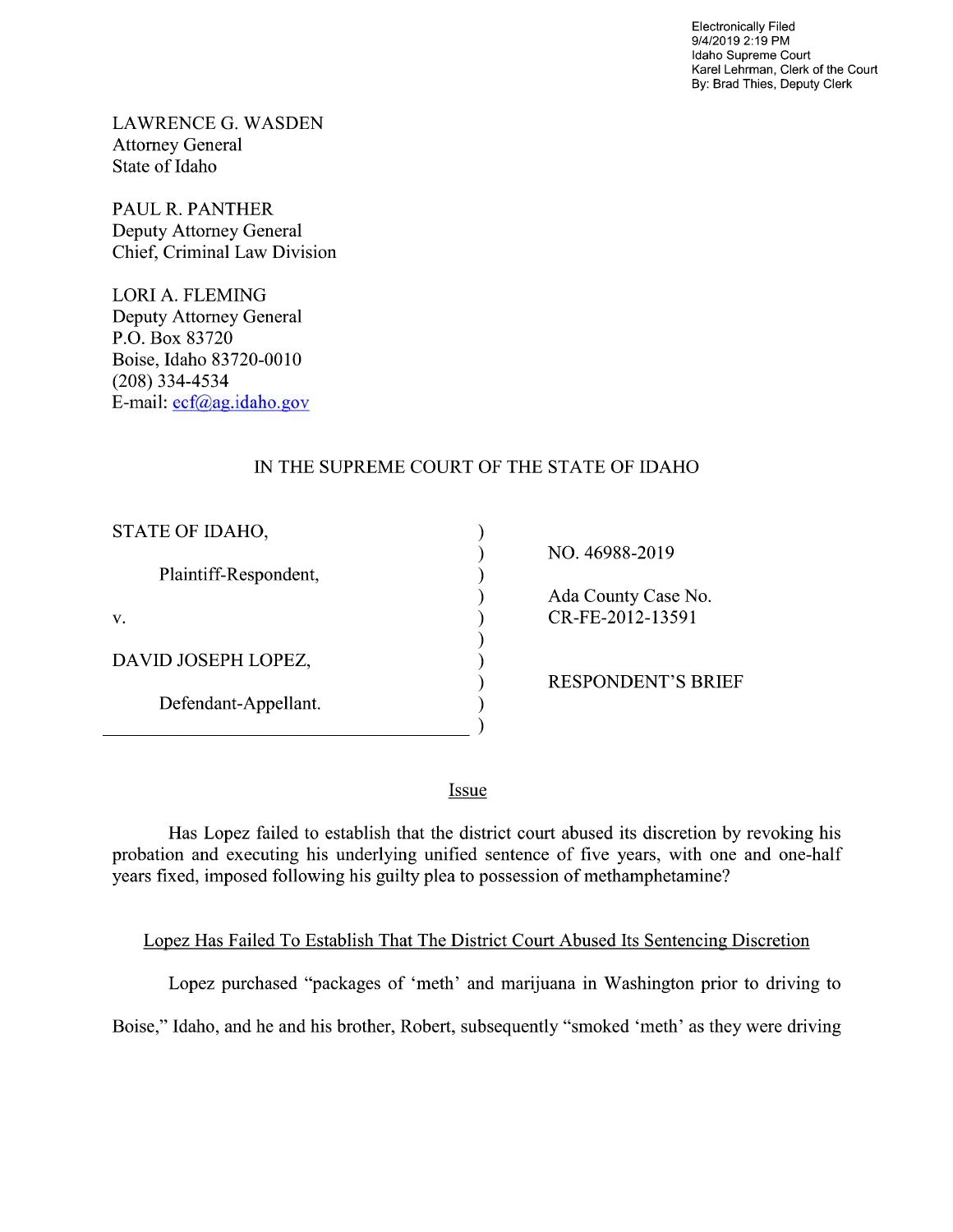to Boise."  $(PSI, p.3.1)$  An officer observed the brothers' vehicle fail to maintain its lane of travel and conducted a traffic stop, during which a drug detection K-9 "alerted to the presence of a narcotic substance inside the vehicle." (PSI, p.3.) A search of the vehicle yielded several packages of methamphetamine, a "baggie of marijuana," a pill organizer "which had multiple types of medication inside," a "light bulb that had been altered into a 'meth' smoking device," a marijuana pipe, and a medication bottle containing marijuana. (PSI, p.3.)

The state charged Lopez with possession of methamphetamine, possession of marijuana, and possession of drug paraphernalia. (R., pp.45-46.) Pursuant to a plea agreement, Lopez pled guilty t0 possession 0f methamphetamine and the state dismissed the remaining charges. (R., p.55.) The district court imposed a unified sentence of five years, with one and one-half years fixed, suspended the sentence, and placed Lopez on supervised probation for five years, with the condition that he successfully complete "Substance Abuse 0r ABC programming." (R., pp.64- 69.) Lopez completed the "Substance Abuse Program" and the "Active Behavior Change" program and was released from the Ada County Jail on March 29, 2013. (R., p.78.)

On October 17, 2014, the state filed a motion for probation violation alleging that Lopez had violated the conditions of his probation by committing the new crime of felony possession of controlled substance (methamphetamine), failing to notify his probation officer of his contact with law enforcement, failing to report for supervision as instructed, changing residences without permission, absconding supervision, and failing to pay restitution and his other court-ordered financial obligations.  $(R., pp.80-82, 90.)$  The district court issued a bench warrant, and Lopez was at large and unsupervised for approximately one year before he was finally located and

<sup>&</sup>lt;sup>1</sup> PSI page numbers correspond with the page numbers of the electronic file "Lopez 46988" psi.pdf."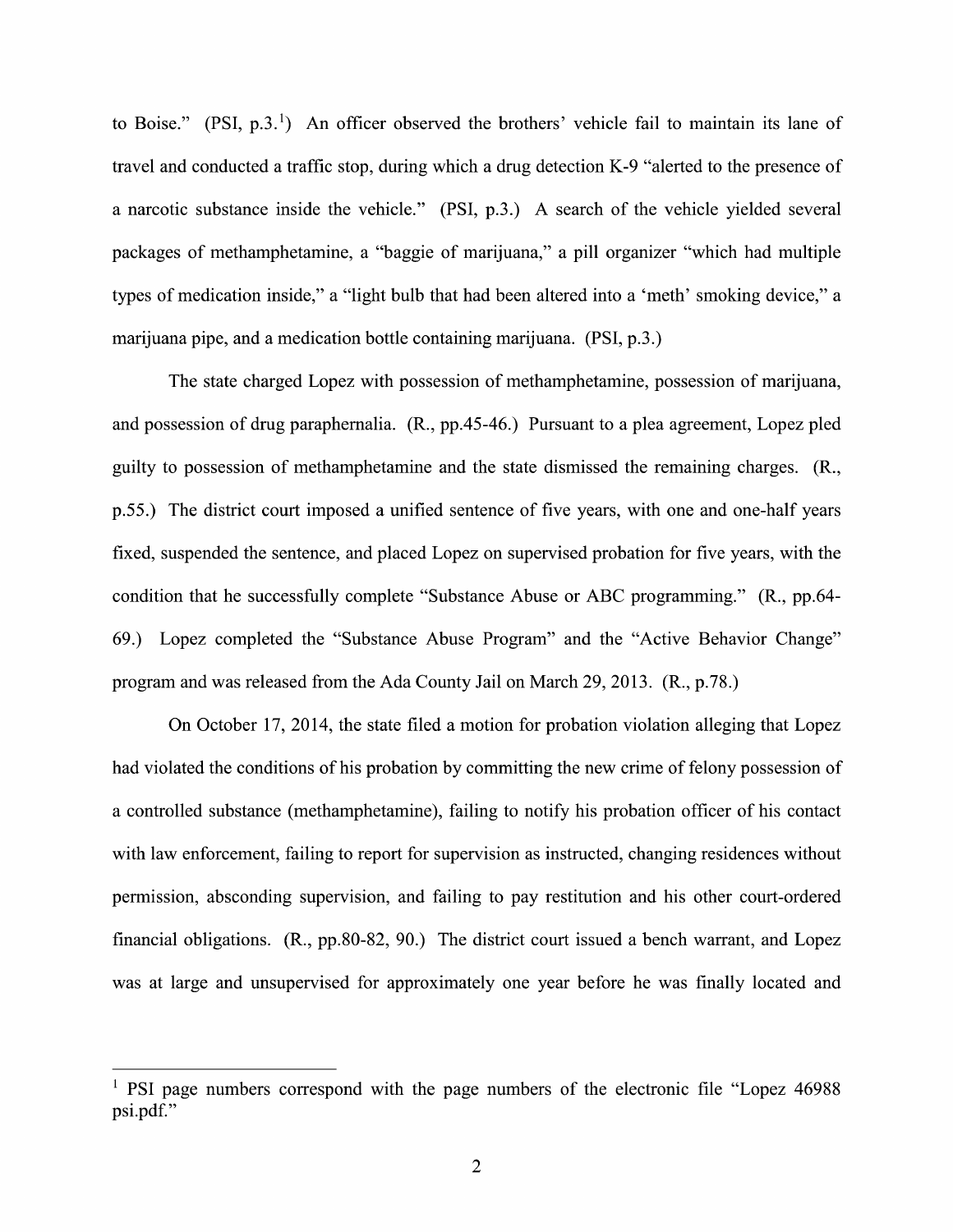arrested on the warrant in October 2015. (R., pp.121-22.) Lopez subsequently admitted that he violated the conditions of his probation by committing the new crime of felony possession of a controlled substance, absconding supervision, and failing to pay restitution, and the district court revoked Lopez's probation, executed the underlying sentence, and retained jurisdiction. (R., pp.130, 132-34.) Following the period of retained jurisdiction, the district court suspended Lopez's sentence and placed him on supervised probation for five years, beginning on April 18, 2016. (R., pp.139-43.)

On January 18, 2019, the state filed a second motion for probation violation, alleging that Lopez had violated the conditions of his probation by committing the new crime of felony possession of a controlled substance in July 2014, committing the new crimes of possession of methamphetamine and possession of amphetamine/dextroamphetamine in December 2018, changing residences without permission, leaving his assigned district without permission, failing to attend any AA/NA meetings and/or to obtain a sponsor, failing to make himself available for supervision and program participation as instructed, absconding supervision, and failing to pay his cost of supervision fees. (R., pp.154-56.) Lopez admitted that he violated the conditions of his probation by failing to attend AA/NA meetings and failing to obtain a sponsor, and by absconding supervision, and the state agreed to strike the allegation that Lopez committed the new crime of felony possession of a controlled substance in July 2014, "as it occurred prior to him being reinstated on probation." (4/8/19 Tr., p.4, Ls.8-22; p.5, L.21 – p.6, L.4; R., p.183.) The district court revoked Lopez's probation and executed the underlying sentence. (R., pp.185- 87.) Lopez filed a notice of appeal timely from the district court's order revoking probation and executing his underlying sentence. (R., pp.188-90.)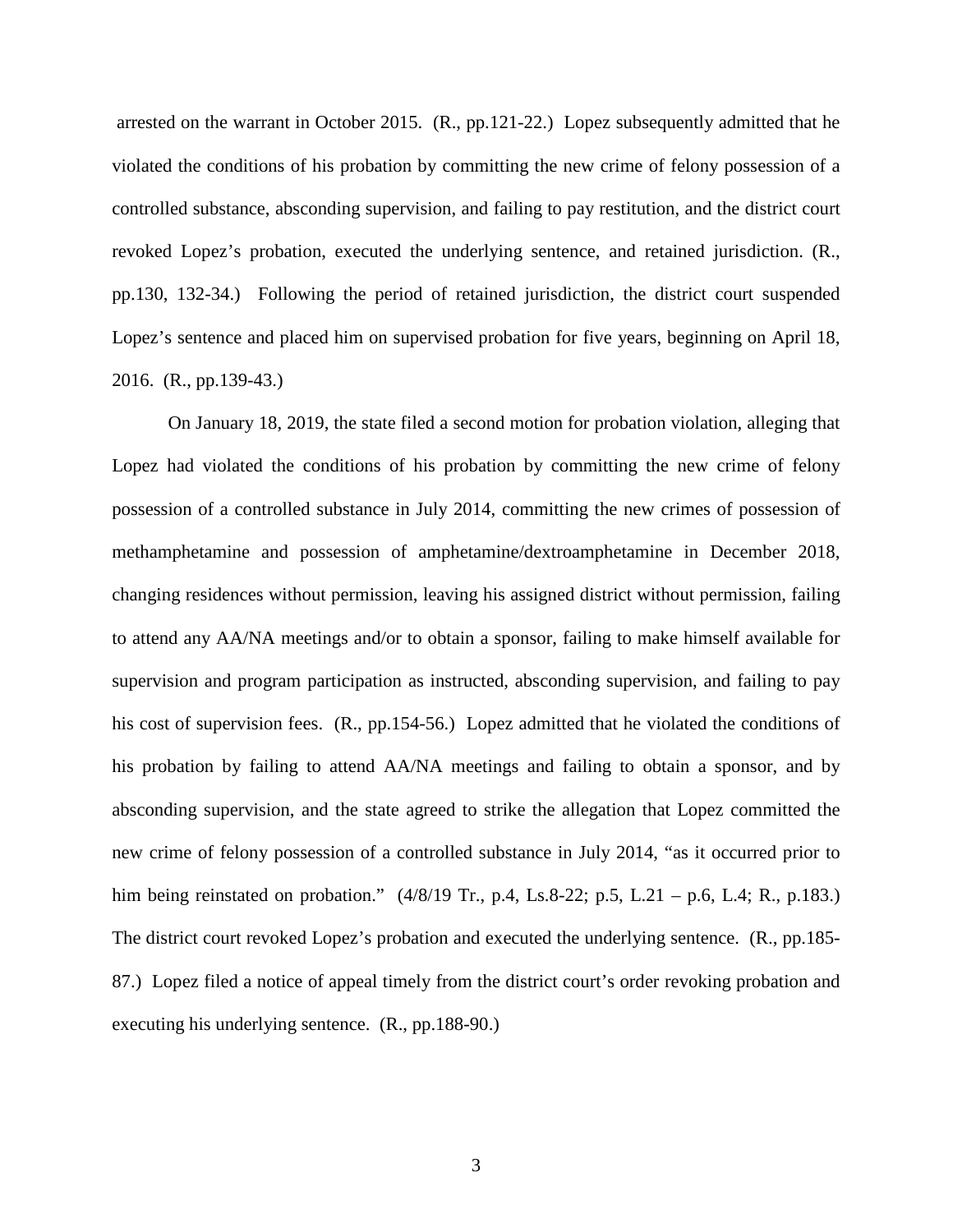Lopez asserts that the district court abused its discretion by revoking his probation in light of his employment at Denny's and his "explanations" for his probation violations. (Appellant's brief, pp.4-7.) Lopez has failed t0 establish an abuse 0f discretion.

"Probation is a matter left to the sound discretion of the court." I.C.  $\S$  19-2601(4). The decision whether to revoke a defendant's probation for a violation is within the discretion of the district court. State v. Garner, 161 Idaho 708, 710, 390 P.3d 434, 436 (2017) (quoting State v.<br>Knutsen, 138 Idaho 918, 923, 71 P.3d 1065, 1070 (Ct. App. 2003)). In determining whether to revoke probation, a court must examine Whether the probation is achieving the goal 0f rehabilitation and is consistent with the protection of society. State v. Cornelison, 154 Idaho 793, 797, 302 P.3d 1066, 1070 (Ct. App. 2013) (citations omitted). A decision to revoke probation will be disturbed on appeal only upon a showing that the trial court abused its discretion. Id. at 798, 302 P.3d at 1071 (citing State v. Beckett, 122 Idaho 324, 326, 834 P.2d 326, 328 (Ct. App. 1992)).

The district court's decision to revoke Lopez's probation was appropriate in light of Lopez's ongoing criminal conduct and refusal to abide by the terms of probation, his repeated decisions to abscond supervision, and his failure to rehabilitate. Lopez has a long history of disregarding the law. The instant offense was Lopez's third conviction for a drug-related crime and, both of the times that he violated his probation in this case, he absconded supervision and was arrested for new felony drug charges. (PSI, pp.4-5; R., pp.84, 158.) Lopez – now 44 years  $od-d$  reported that he began using illegal drugs at age 12 and that he "get[s] high every day pretty much."' (PSI, pp.1, 11; R., p.108.) He continued to use methamphetamine and marijuana while on pretrial release in this case, and he also failed to contact the "PSI office" as instructed, was not available for his scheduled phone interview With the presentence investigator, and failed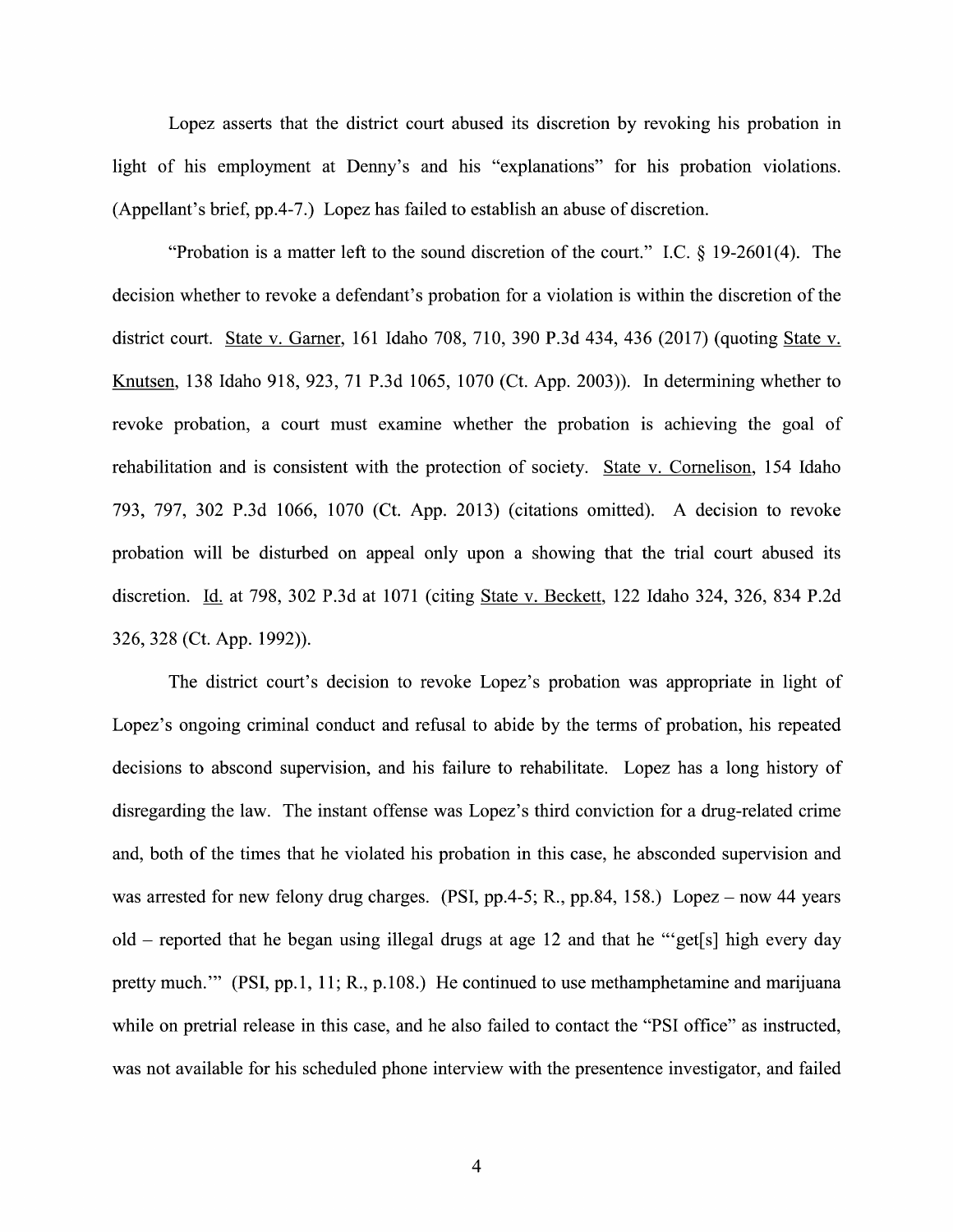to respond when the presentence investigator attempted to contact him to reschedule the interview. (PSI, pp.11, 13, 17.)

Although Lopez completed the "Substance Abuse Program" and the "Active Behavior Change" program before he was released on probation in this case, he nevertheless chose to resume his use of illegal drugs. (R., pp.78, 101.) In June 2014, an officer stopped him in Pend Oreille County, Washington, noted that it appeared Lopez was involved in "some type of drug deal," and asked him "what kind of drugs were in [his] truck." (R., p.101.) Lopez responded that he was "'not sure'" and that the drugs were "'from when [he] was not being good'"; the officer then asked "how long that had been, to which [Lopez] said, 'Since about January of this year.'" (R., p.101.) The officer subsequently searched Lopez's truck and found baggies containing methamphetamine, glass pipes with methamphetamine residue, a plastic case with "numerous pills inside of different shapes and sizes," a digital scale, and "numerous baggies." (R., pp.100-01.) Lopez then admitted that he "'get[s] high every day pretty much.'" (R., p.108.) Lopez was arrested for possession of a controlled substance with intent to deliver, possession of a controlled substance, "Possession of [a] Legend Drug," and possession of drug paraphernalia; he was later convicted of possession of methamphetamine and was "sentenced in Pend Oreille County Superior Court to credit for time served and 12 months of supervision." (R., pp.84, 89.) Just six days after he was sentenced for the new charge, he absconded supervision, and was thereafter at large and unsupervised for approximately one year before he was finally located and arrested on the probation violation bench warrant in this case. (R., pp.85, 89, 121-22.)

Following Lopez's first probation violation in this case, the district court placed him in the retained jurisdiction program, where he completed the "A New Direction" substance abuse program and "Pre-release" before the district court reinstated him on probation. (PSI, p.210; R.,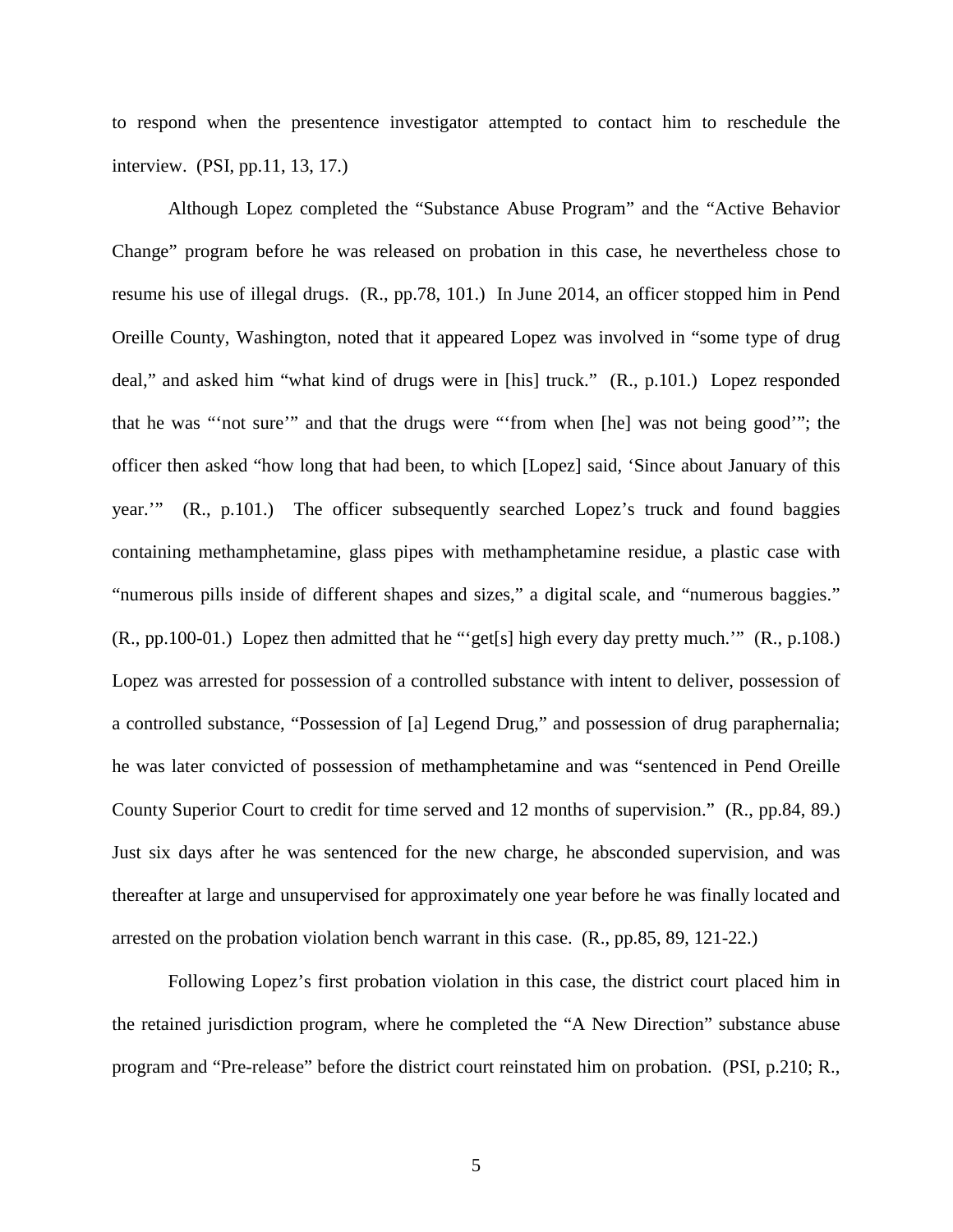pp.139-43.) Lopez "was required to report to [the] Washington Department of Corrections upon his release from his rider"; however, he "failed to ever check in with his supervising officer in Washington. His supervising officer in Washington made multiple unsuccessful attempts to contact [him]," and ultimately "the Washington Department of Corrections issu[ed] a felony warrant." (R., p.159 (capitalization altered).) Lopez also "avoided supervision" in Idaho and "continuously moved around without prior approval from his supervising officer." (R., p.159.) He eventually absconded supervision altogether and "moved to Spokane, Washington, without approval." (R., pp.155, 159.) On December 8, 2018, officers located Lopez "working on his car outside of his home" in Spokane, Washington. (R., p.157.) Upon searching Lopez, officers found "methamphetamine, five small orange pills identified as amphetamine/dextroamphetamine, and one yellow pill identified as Adderall. … The pills were found loosely in [Lopez's] pocket without a prescription." (R., pp.157-58.) Lopez told the officers that the methamphetamine was "his meth" and that he "has been using meth for the last 20 years." (PSI, p.261.) The officers arrested Lopez on his outstanding warrant and for new charges of possession of methamphetamine and possession of amphetamine/dextroamphetamine. (PSI, p.261.)

On appeal, Lopez argues that his "explanations at the probation violation disposition hearing show the district court could only reasonably conclude from his conduct that probation was achieving its rehabilitative purpose." (Appellant's brief, p.7.) Lopez's first "explanation" is that he has been sober since he completed his rider and that, when he was arrested in Spokane, Washington, "with methamphetamine, amphetamine/dextroamphetamine, and Adderall on his person," he was "found with '[his] son's Adderall,'" for which he had a prescription. (Appellant's brief, p.6 (quoting 4/22/19 Tr., p.13, L.10).) While it could be true that the single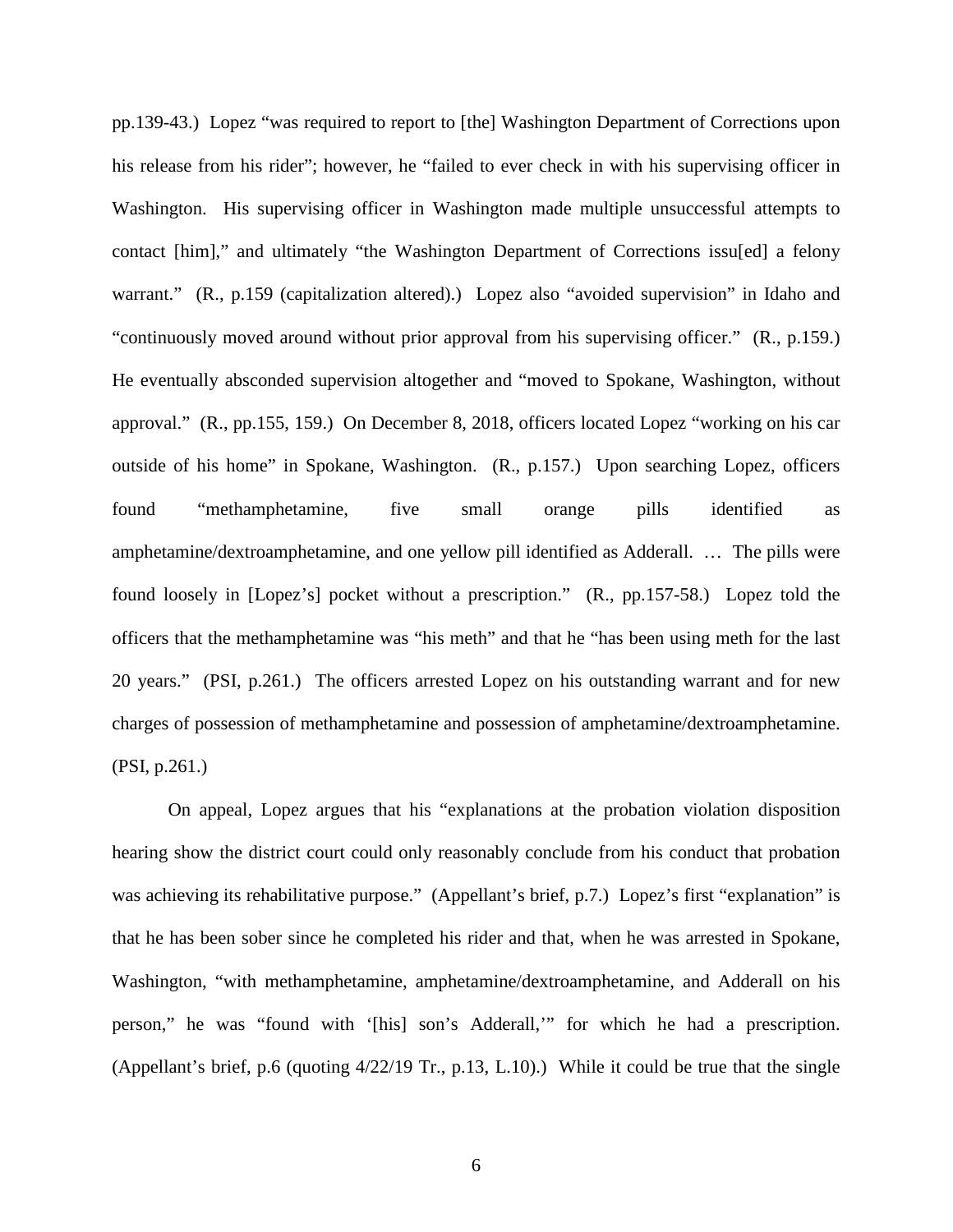Adderall pill that was found "loosely in [Lopez's] pocket" was his son's Adderall pill, Lopez's "explanation" does not account for the container of methamphetamine 0r for the amphetamine/dextroamphetamine pills  $-$  for which he did not have a prescription  $-$  that were also found in his pocket, and his claim of sobriety is belied by his admission, t0 the arresting officers, that the methamphetamine "located in his pocket was his meth and he has been using meth for the last 20 years." (PSI, p.261.) Lopez's second "explanation" is that "he had been living in Oldtown and Coeur d'Alene in Idaho, 'but [he] was given verbal permission by the PO to go visit [his] kids whenever [he] wanted to" and, when he was found in Washington, he was "'simply stay[ing] with [his] kids all day long" to "'save money on daycare." (Appellant's brief, pp.6-7.) This "explanation" is contradicted by his probation officer's report that Lopez "was not approved to leave the State of Idaho," and he did not have approval to move to Coeur d'Alene or to Oldtown in the first instance. (R., pp.158—59.)

Lopez's "explanations" for violating the conditions of his probation do not show that probation was achieving the goal of rehabilitation. If anything, these excuses and justifications indicate that Lopez is unwilling to accept full responsibility for his unlawful behavior and is not amenable to rehabilitative treatment, as he does not acknowledge any wrongdoing or behavior in need 0f correction. Moreover, Lopez absconded supervision both 0f the times that he was granted the opportunity of probation in this case, and an offender's decision to abscond, no matter the reason, prevents authorities from ensuring that probation is serving its intended function.  $(R., pp.81, 130, 155, 183.)$  In no way can probation meet the goals of protecting the community and rehabilitation if the probationer chooses to remove himself from probation supervision. See State v. Sandoval, 92 Idaho 853, 860, 452 P.2d 350, 357 (1969) (citing State v. Oyler, 92 Idaho 43, 436 P.2d 706 (1968)) (emphasis added) (purpose 0f probation is to give the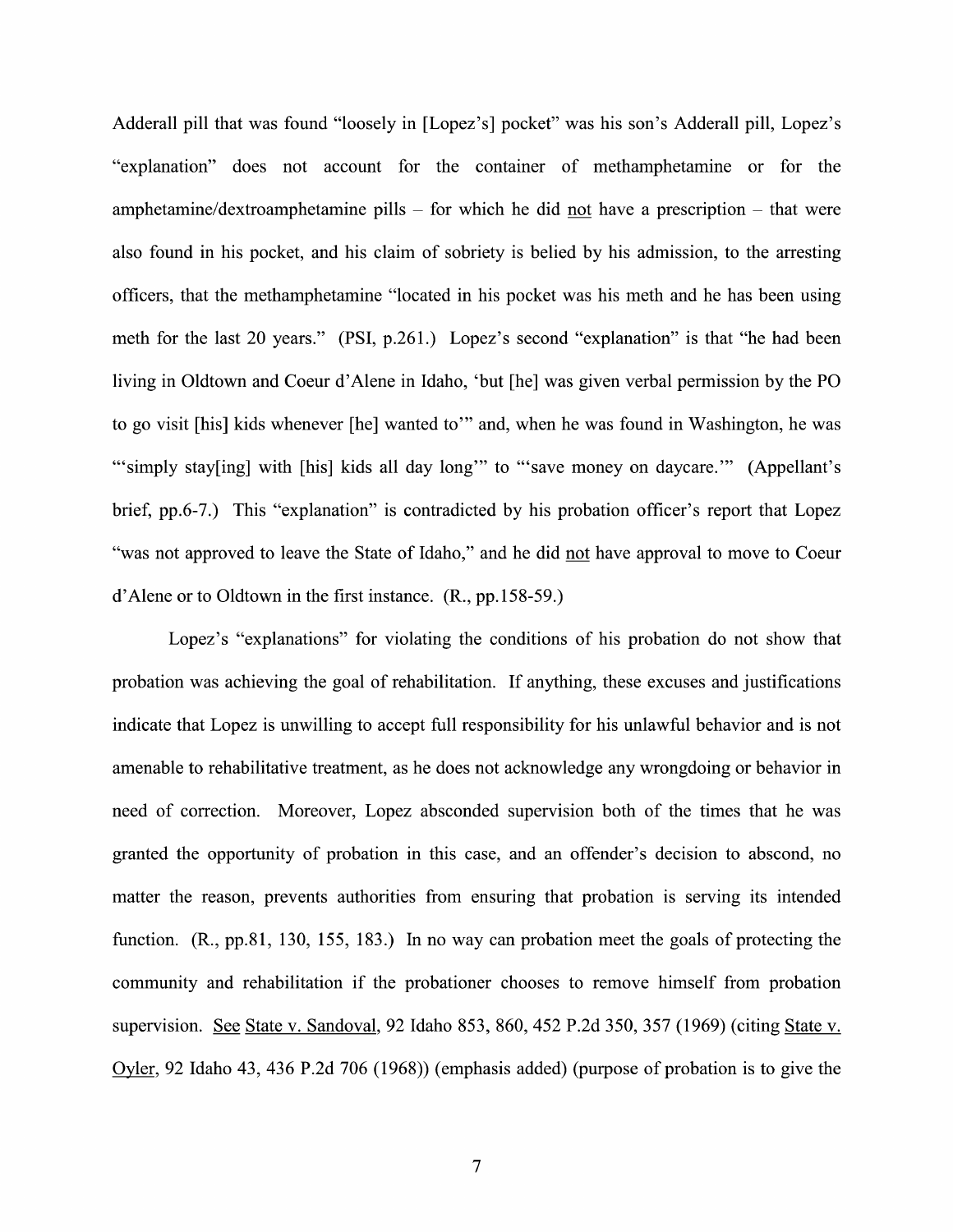offender "an opportunity to be rehabilitated *under proper control and supervision*"). As the district court stated, at the disposition hearing, "This is the second absconding. When you have a rider, they cover what you are suppose[d] to do as far as probation. This makes probation not workable." (4/22/19 Tr., p.15, Ls.6-9.)

The district court considered all 0f the relevant information and reasonably determined that Lopez was no longer an appropriate candidate for community supervision, particularly in light of his ongoing criminal conduct and refusal to abide by the terms of probation, his repeated decisions to abscond supervision, and his failure to rehabilitate while in the community. Given any reasonable view of the facts, Lopez has failed to establish an abuse of discretion.

## **Conclusion**

The state respectfully requests this Court to affirm the district court's order revoking Lopez's probation and executing his underlying sentence.

DATED this 4th day 0f September, 2019.

 $/s$  Lori A. Fleming LORI A. FLEMING Deputy Attorney General

VICTORIA RUTLEDGE Paralegal